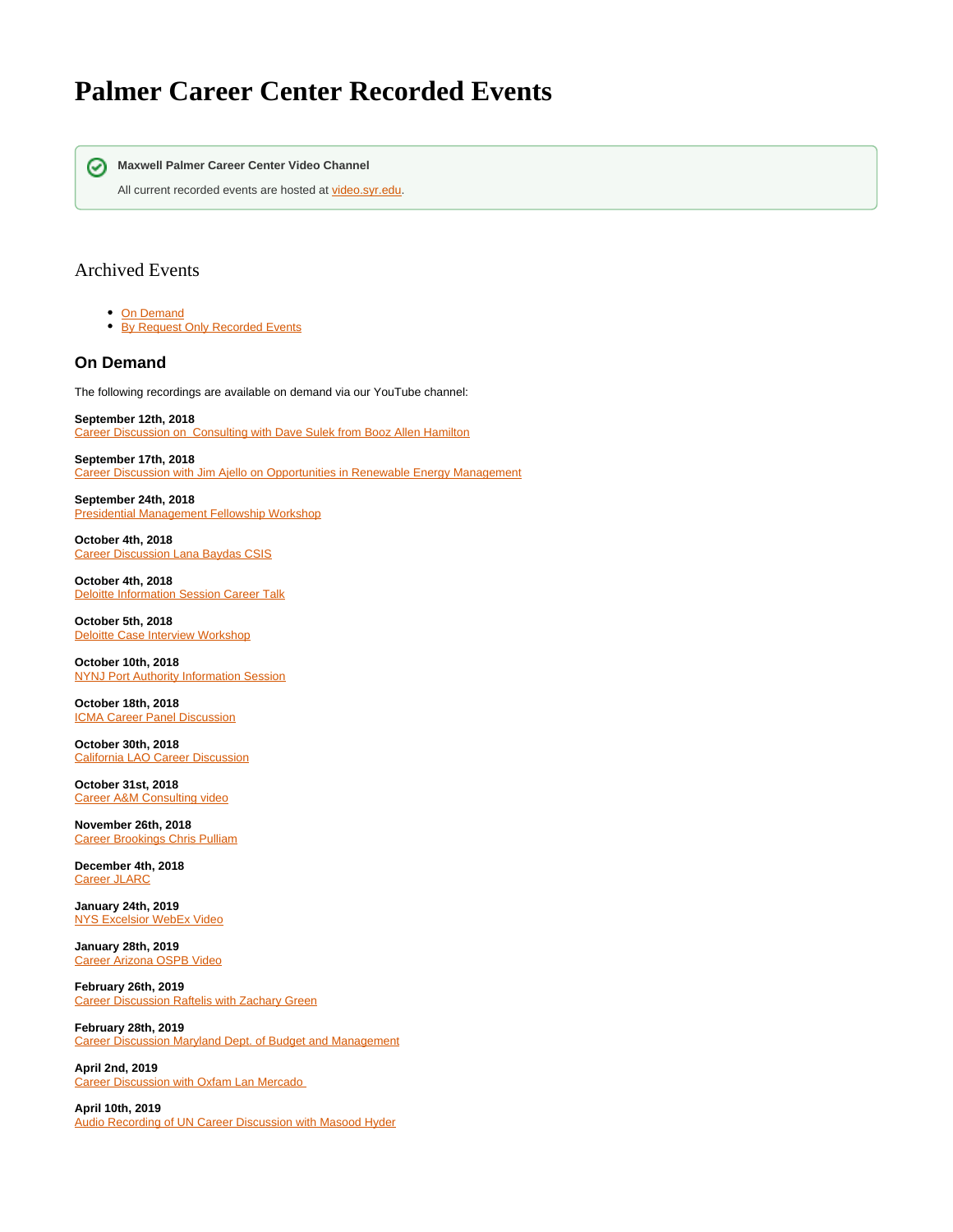## **By Request Only Recorded Events**

Video recordings are available to our students for the sessions listed below. To request a video link, send us an email at [MaxCareers@syr.edu](mailto:MaxCareers@syr.edu). Please include the session title and date with your request.

February 21, 2018 Careers in International Business, Policy & Finance- Panel Discussion

February 19, 2018 UNYPP Program with Alumni Veronica Reeves

February 9, 2018 David Kelso Career Discussion

February 6, 2018 Public Interest Network

January 31, 2018 Career Arizona Governor's Office

November 16, 2017 Career Discussion with Maxwell Alumni from World Bank

November 13, 2017 Third Way, Employer Presentation

November 9, 2017 Career Discussion from the Office of Personnel and Management

November 7, 2017 California Legislative Analyst Office Presentation

November 1, 2017 Employer Presentation for the NY/NJ Port Authority Fellowship Opportunity

October 31, 2017 Career Discussion with Amnesty International's Minar Pimple

October 27, 2017 Career Discussion with Christopher Mihm from the Government Accountability Office

October 17, 2017 Presidential Management Fellowship (PMF) Workshop

October 12, 2017 Teach for America Information Session

October 12, 2017 Alumni Career Discussion with Mark Barnett MAIR '16

October 6, 2017 Deloitte Consulting Case Workshop

October 5, 2017 Deloitte Consulting Information Session

October 4, 2017 Hagerty Consulting Information Session

September 21, 2017 LinkedIn Workshop

September 11, 2017 Maxwell Career Management Workshop

September 6, 2017 Center for Career Development Orientation

July 12, 2017 Alumni Career Discussion with Virginia Early '14 MPA

April 17, 2017 The Brookings Institution Information Session with Steven Bennett

April 17, 2017 Career discussion on World Food Programme

April 17, 2017 Career Discussion on EU